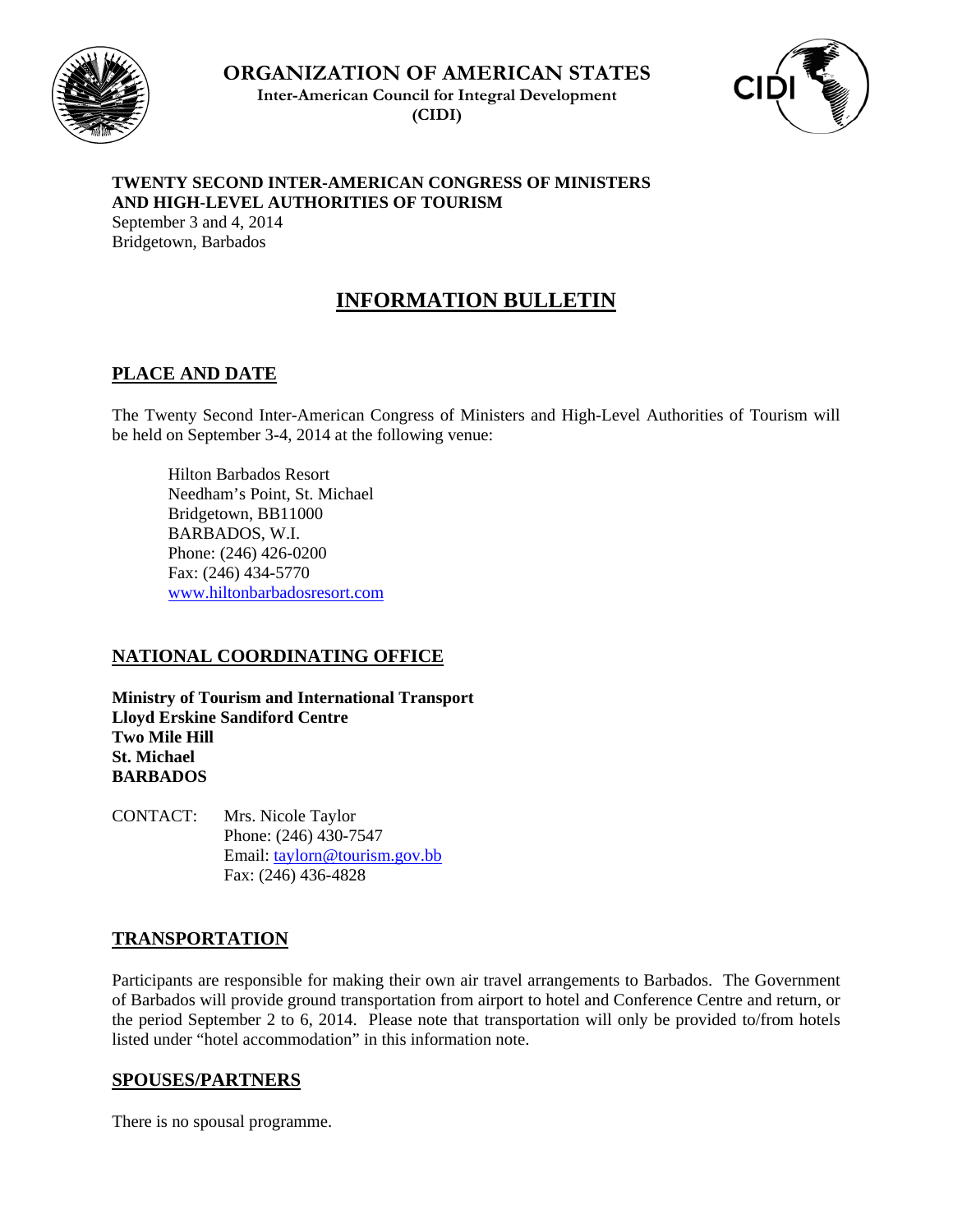# **HOTEL ACCOMMODATION**

A number of rooms have been secured at the following hotels:

| <b>HOTEL</b>                                                                                                                                                     | PREFERENTIAL RATE<br>(US \$)                                                                                                                                                                                                                                                                                                                                                                                     | <b>EMAIL / WEBSITE</b>                                                                                                |
|------------------------------------------------------------------------------------------------------------------------------------------------------------------|------------------------------------------------------------------------------------------------------------------------------------------------------------------------------------------------------------------------------------------------------------------------------------------------------------------------------------------------------------------------------------------------------------------|-----------------------------------------------------------------------------------------------------------------------|
| <b>COURTYARD MARRIOTT</b>                                                                                                                                        | • Single or double occupancy \$145.00                                                                                                                                                                                                                                                                                                                                                                            |                                                                                                                       |
| Address: Garrison Historic Area,<br>Hastings, Christ Church                                                                                                      | Includes breakfast and is subject to 7.50%<br>VAT and 10% Service Charge                                                                                                                                                                                                                                                                                                                                         | Email: tawania.hinds@courtyard.com                                                                                    |
| Tel: (246) 625-0000                                                                                                                                              | Book your group rate: Ministry of<br>Tourism $>>$                                                                                                                                                                                                                                                                                                                                                                | Website: www.courtyardbarbados.com                                                                                    |
| <b>Contact: Tawania S.A Hinds</b>                                                                                                                                | Rates available until August 20, 2014. Best<br>available rates after this period.                                                                                                                                                                                                                                                                                                                                |                                                                                                                       |
| <b>HILTON BARBADOS RESORT</b><br>Address: Needham's Point,<br>St. Michael<br>Tel: (246) 426-0200<br>Fax: (246) 434-5792<br><b>Contact: Michelle Dawson</b>       | Tax rate is 17.5%<br>• Executive Suite - \$311.38<br>• Executive Room - \$252.63<br>(inclusive of taxes and continental breakfast<br>served in the Executive Lounge)<br>• Standard Room - \$193.88<br>(inclusive of full buffet breakfast served in<br>the Lighthouse Terrace Restaurant)<br>Rates available until August 20, 2014. Best<br>available rates after this period                                    | Email: michelle.dawson@hilton.com<br>Email: reservations.barbados@hilton.com<br>Website: www.hiltonbarbadosresort.com |
| <b>INFINITY-ON-THE-BEACH</b><br>Address: St. Lawrence Gap, Christ<br>Church<br>Tel: (246) 623-0000<br><b>Contact: Melissa August</b>                             | Double occupancy are subject to 7.5%<br><b>VAT</b><br>Penthouse - \$259.00<br>$\bullet$<br>Superior Ocean View - \$175.00<br>$\bullet$<br>• One Bedroom Ocean View -<br>\$159.00<br>• Standard Ocean View - \$119.00<br>• One Bedroom Pool View - \$149.00<br>• Standard Pool View - \$109.00<br><b>Booking Code: OASIOB</b><br>Rates available until August 04, 2014. Best<br>available rates after this period | Email: stay@infinityonthebeach.com<br>guestservices@infinityonthebeach.com<br>Website: www.infinityonthebeach.com     |
| <b>RADISSONAQUATICA</b><br><b>RESORT</b><br>Address: Aquatic Gap, St. Michael<br>Tel: (246) 434-9920<br>Fax: (246) 429-2400<br><b>Contact: Tramaine Sargeant</b> | • Single occupancy - $$210.33$<br>(includes breakfast<br>and complimentary<br>wireless internet)<br>• Single occupancy room only rate –<br>\$188.00<br>• Extra Person in Room - \$25.00<br>All rates include 7.5% VAT and 10% Service<br>charge<br><b>Booking Code: OASCongress22</b><br>Rates available until September 04, 2014.<br>Best available rates after this period                                     | <b>Email:</b><br>reservations@aquaticabarbados.com<br>Website: www.radisson.com/barbados                              |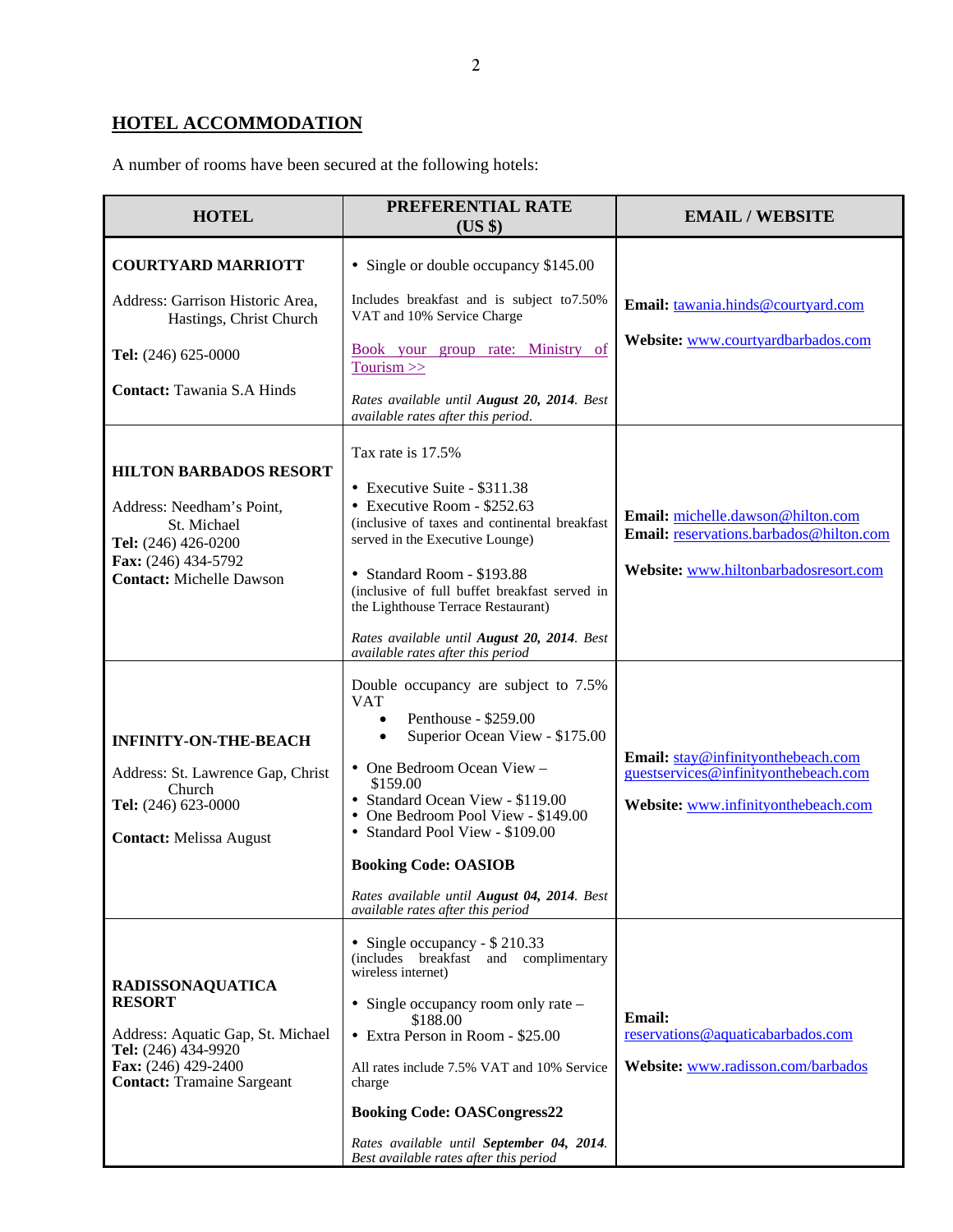| PREFERENTIAL RATE<br><b>HOTEL</b><br>$(US \$                                                                                                                         |                                                                                                                                                                                                                                                                                                                                                                                                                                                                                                                                                                                                                        | <b>EMAIL / WEBSITE</b>                                                                      |  |
|----------------------------------------------------------------------------------------------------------------------------------------------------------------------|------------------------------------------------------------------------------------------------------------------------------------------------------------------------------------------------------------------------------------------------------------------------------------------------------------------------------------------------------------------------------------------------------------------------------------------------------------------------------------------------------------------------------------------------------------------------------------------------------------------------|---------------------------------------------------------------------------------------------|--|
| <b>SAVANNAH BARBADOS</b><br>Address: Hastings, Christ Church<br>Tel: 417-6870 Ext 3863<br>Fax: (246) 228-4385<br><b>Contact: Sherril Crichlow</b>                    | Double occupancy:<br>Plantation Room - \$200.00<br>Deluxe Courtyard - \$220.00<br>Deluxe Pool - \$240.00<br>Single Occupancy:<br>Plantation Room - \$230.00<br>Deluxe Courtyard - \$250.00<br>$\bullet$<br>Deluxe Pool - \$270.00<br>All rates are inclusive of taxes and<br>breakfast                                                                                                                                                                                                                                                                                                                                 | <b>Email:</b><br>sherril.crichlow@savannahbarbados.com<br>Website: www.savannahbarbados.com |  |
|                                                                                                                                                                      | <b>Booking Code: OASCongress</b><br>Rates available until August 20, 2014. Best                                                                                                                                                                                                                                                                                                                                                                                                                                                                                                                                        |                                                                                             |  |
| <b>ISLAND INN</b><br>(All-inclusive property)<br>Address: Aquatic Gap, St. Michael<br><b>Contact:</b> Kavita Sandiford<br>Tel: (246) 432-1385<br>Fax: (246) 432-5297 | available rates after this period<br>Single/Double occupancy rates in<br>US \$<br>Standard Garden/Courtyard room<br>$\bullet$<br>\$350.00<br>Superior Garden - \$400.00<br>Superior Pool View Room - \$415.00<br>Junior Suite - \$460.00<br>Extra person - \$120.00<br>$\bullet$<br><b>Special Group Rate:</b><br>Standard Garden/Courtyard Room-<br>\$300.00<br>Superior Garden - \$350.00<br>Superior Pool View Room - \$365.00<br>Junior Suite - \$400.00<br>$\bullet$<br>Extra person - \$120.00<br><b>Booking Code: OAS14</b><br>Rates available until August 20, 2014. Best<br>available rates after this period | <b>Email:</b><br>ksandiford@mangobaybarbados.com<br>Website: www.mangobaybarbados.com       |  |

Delegates are required to make their own reservations. Credit cards are needed to guarantee room reservations. Most hotels charge a penalty of one night's room rate for late cancellation of a room.

## **HOSPITALITY**

Welcome Reception: **Hilton Barbados Resort, September 3, 2014 at 7:00 p.m.**  All participants are invited. Accompanying spouses/partners are also invited to attend the event.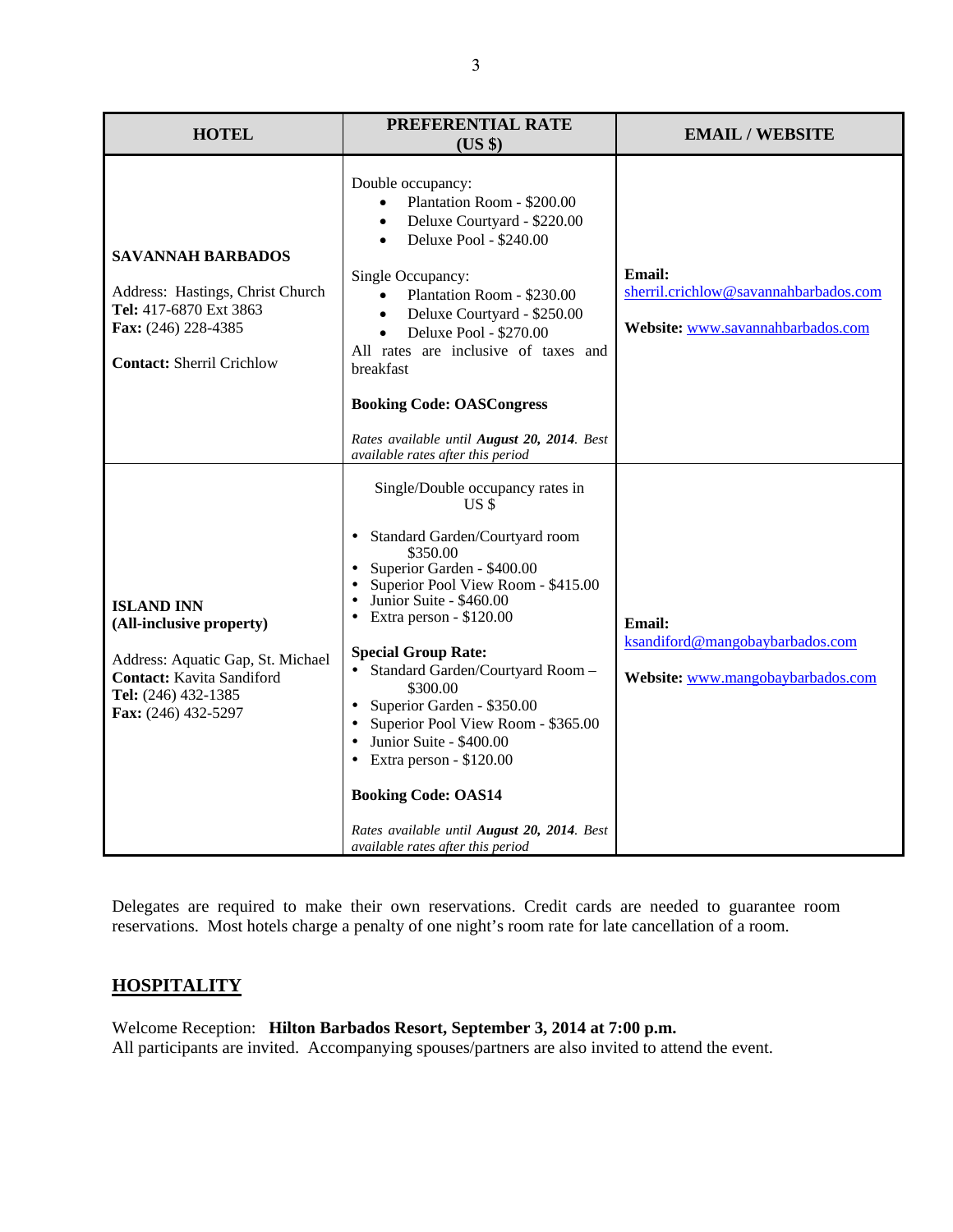## **VISA REQUIREMENTS**

Nationals of the following OAS countries require visas to enter Barbados:

| 1. Bolivia            | 5. | Guatemala       |
|-----------------------|----|-----------------|
| 2. Dominican Republic | 6  | Haiti           |
| 3. Ecuador            |    | <b>Honduras</b> |
| 4. El Salvador        | 8. | Paraguay        |

Please note that Barbados is willing to waiver the visa requirements for delegates of the countries listed above. To facilitate this, the delegate's name, scanned copy of their passport information and their travel itinerary, must be emailed to the national coordinator, Mrs. Nicole Taylor at taylorn@tourism.gov.bb **no later than August 20, 2014.**

All visa entry requirements for non-nationals can be found on the Barbados Immigration Department website www.immigration.gov.bb. Click on **Services** and then click on **visa entry (non-nationals).** 

In addition, you may contact the following office regarding the issue of visas:

**Consulate-General of Barbados**  150 Alhambra Circle, Suite 1000, Coral Gables, Florida 33134 Tel: (305) 442 1994; Fax: (305) 567 2844; Email: Miami@foreign.gov.bb

Persons whose journey to Barbados originates from Washington, DC may obtain their visas from the Embassy of Barbados at Washington.

## **VACCINIATIONS**

Barbados currently requires yellow fever vaccinations for travellers coming from the following countries, which have risk of yellow fever transmission:

| 1. | Angola                           | 16. Equatorial Guinea | 31. Panama                      |
|----|----------------------------------|-----------------------|---------------------------------|
|    | Argentina                        | 17. Ethiopia          | 32. Paraguay                    |
| 3. | Benin                            | 18. French Guyana     | 33. Peru                        |
| 4. | <b>Bolivia</b>                   | 19. Gabon             | 34. Rwanda                      |
| 5. | <b>Brazil</b>                    | 20. Gambia            | 35. Sao Tome and Principe       |
| 6. | Burkina Faso                     | 21. Chana             | 36. Senegal                     |
| 7. | Burundi                          | 22. Guinea            | 37. Sierra Leone                |
| 8. | Cameroon                         | 23. Guinea-Bissau     | 38. Somalia                     |
| 9. | Central Africa Republic          | 24. Guyana            | 39. Sudan                       |
|    | 10. Chad                         | 25. Kenya             | 40. Suriname                    |
|    | 11. Colombia                     | 26. Liberia           | $41.$ Togo                      |
|    | 12. Congo                        | 27. Mali              | 42. Trinidad and Tobago         |
|    | 13. Cote d'Ivoire                | 28. Mauritania        | 43. Uganda                      |
|    | 14. Democratic Republic of Congo | 29. Niger             | 44. United Republic of Tanzania |
|    | 15. Ecuador                      | 30. Nigeria           | 45. Uruguay                     |
|    |                                  |                       | 46. Venezuela                   |

## **REGISTRATION**

The attached registration form (Appendix I) should be filled in and sent to the OAS by no later than **August 20, 2014**. On-line registration is available at http://www.oas.org/eventregistrations/icmh/. Late registration facilities will be available at the Hilton Barbados Resort on Tuesday, September 2 from 9:00 am to 5:30 p.m. For security reasons, all participants will be required to wea r their I.D. during all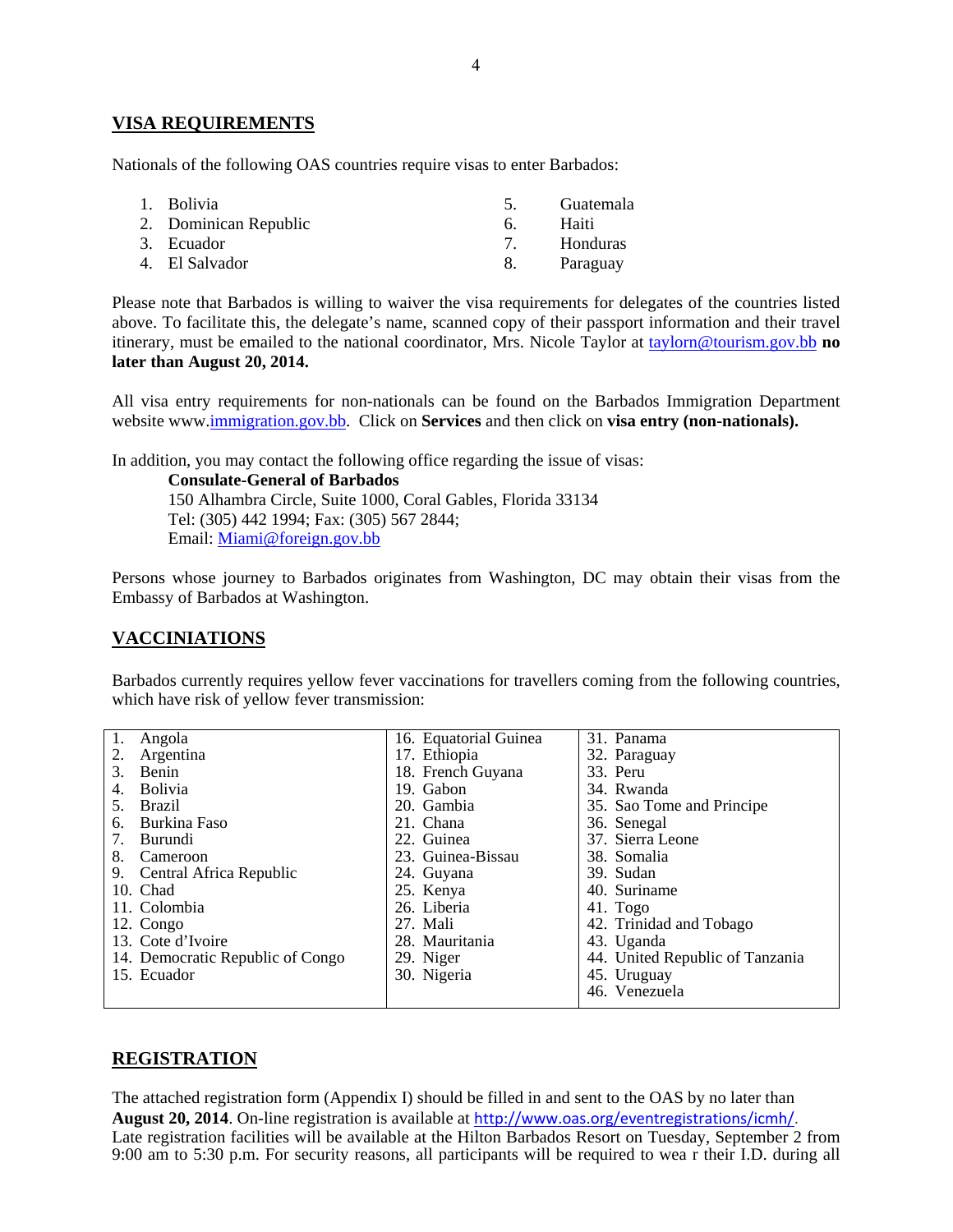sessions. Participants will be required to produce an official photo ID, e.g. passport, in order to be issued a conference badge and kit containing the documents for the meeting.

Delegations, observers, and special guests are also asked to send their credentials, registration form, and any other correspondence regarding the meeting to:

 Culture & Tourism Section Department of Economic and Social Development Organization of American States 1889 F St. N.W., Washington D.C. 20006, E-mail address: tourismcongress@oas.org **Tel.:** (202) 370-4707 or (202) 370-9082 **Fax:** 202-458-3561

The attached registration form (Appendix I) should be completed online or/and submitted to the OAS by **August 20, 2014** at the latest. Appendix 2 should be completed and returned to the National Coordinating Office listed above.

### **WORKING LANGUAGES AND DOCUMENTS**

Simultaneous interpretation will be provided at the working sessions of the meeting in Spanish, French, Portuguese and English. Translation services will also be available on site.

## **COMMUNICATIONS**

There will be a Delegates Lounge at the Hilton Barbados Resort which will be adequately equipped with computers and internet access. Kindly note that wireless internet will be available in the meeting room.

#### **LOCAL TIME**

The local time in Barbados is Eastern Central Standard time or -4GMT.

### **CURRENCY**

Barbadian dollar. Exchange rate: US  $$1.00 = Bds. $1.98$ Major credit cards (Visa, MasterCard) are accepted in most commercial establishments.

#### **WEATHER**

Barbados' weather is mostly sunny and fair with warm days, cool winds and comfortable nights. Summer Business wear is advisable.

#### **ELECTRICITY**

The electricity in Barbados is 110 volts/50 cycles and 220 volts Hz.

#### **MEDICAL ASSISTANCE**

Medical care facilities will be available at the Hilton Barbados Resort for the duration of the meeting.

The OAS and the Government of Barbados do not accept liability for any eventualities concerning travel, sickness or accidents. Participants are therefore advised to make appropriate travel insurance arrangements.

#### **SECURITY**

The Barbados Royal Police Force will provide security on site for the duration of the meeting.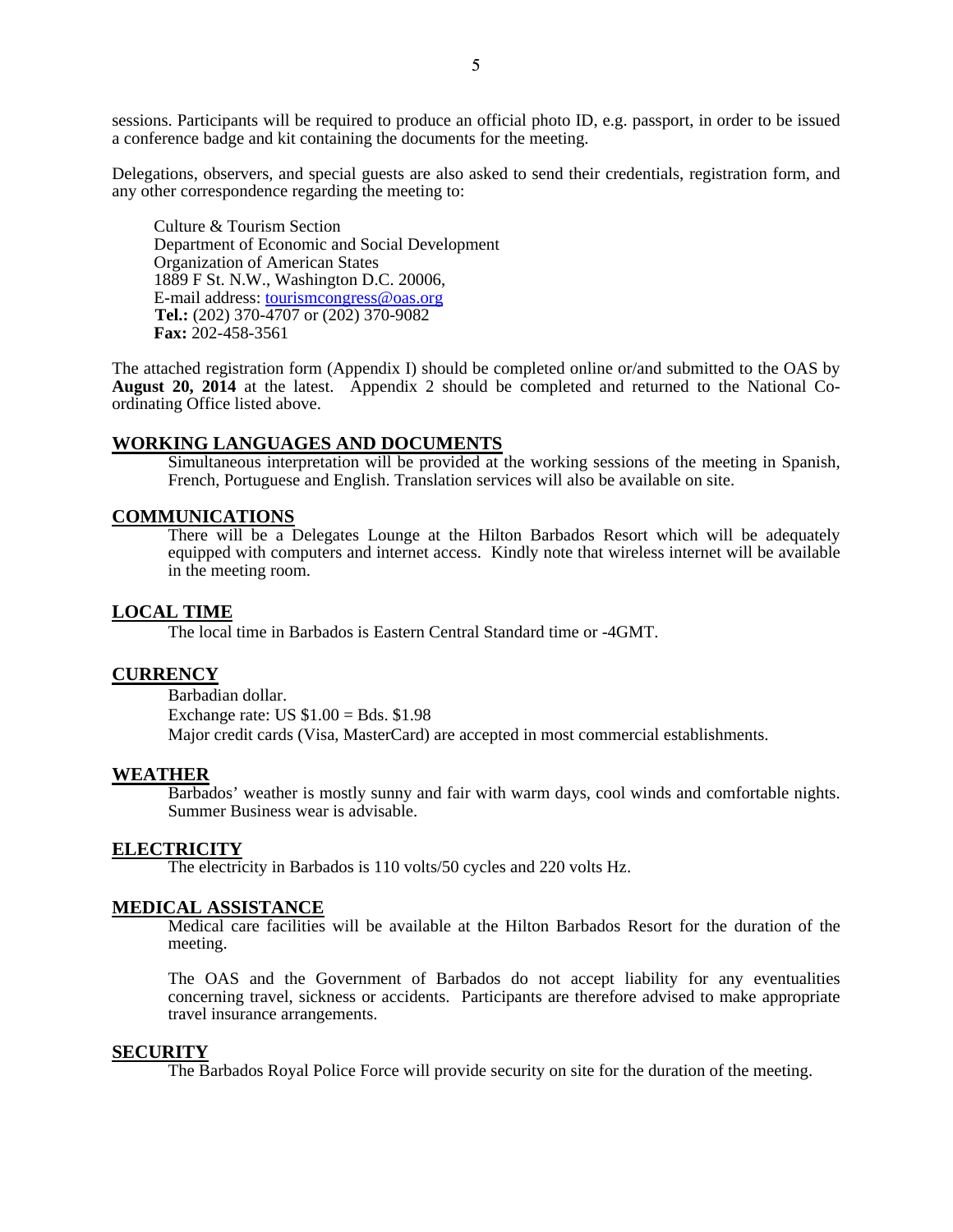**APPENDIX I / ANEXO I** 

## **TWENTY SECOND INTER-AMERICAN CONGRESS OF MINISTERS AND HIGH-LEVEL AUTHORITIES OF TOURISM**

## **VIGESIMO SEGUNDO CONGRESO INTERAMERICANO DE MINISTROS Y ALTAS AUTORIDADES DE TURISMO**

**………….**  September 3-4, 2014 / 3 y 4 de septiembre de 2014 Bridgetown, Barbados

**REGISTRATION FORM / FORMULARIO DE INSCRIPCIÓN** 

http://www.oas.org/eventregistrations/icmh/

Country or Organization:/ País u Organización/



Personal Information/ Información Personal:

| <b>Last Name/Apellidos:</b>         |             | <b>First Name/Nombre:</b> |                                    |
|-------------------------------------|-------------|---------------------------|------------------------------------|
|                                     |             |                           |                                    |
| <b>Designation/Cargo:</b>           |             |                           |                                    |
| <b>Organization / Organización:</b> |             |                           |                                    |
| <b>Country / País:</b>              |             |                           |                                    |
| <b>Telephone / Teléfono:</b>        | <b>Fax:</b> |                           | <b>Email / Correo Electrónico:</b> |

Please send this form as soon as possible to the Culture and Tourism Section, Department of Economic and Social Development. Email: tourismcongress@oas.org / Favor enviar este formulario Departamento de Desarollo Económico y Social / Tel: (202) 370-4707 or (202) 370-9082, Fax: (202) 458-3561.